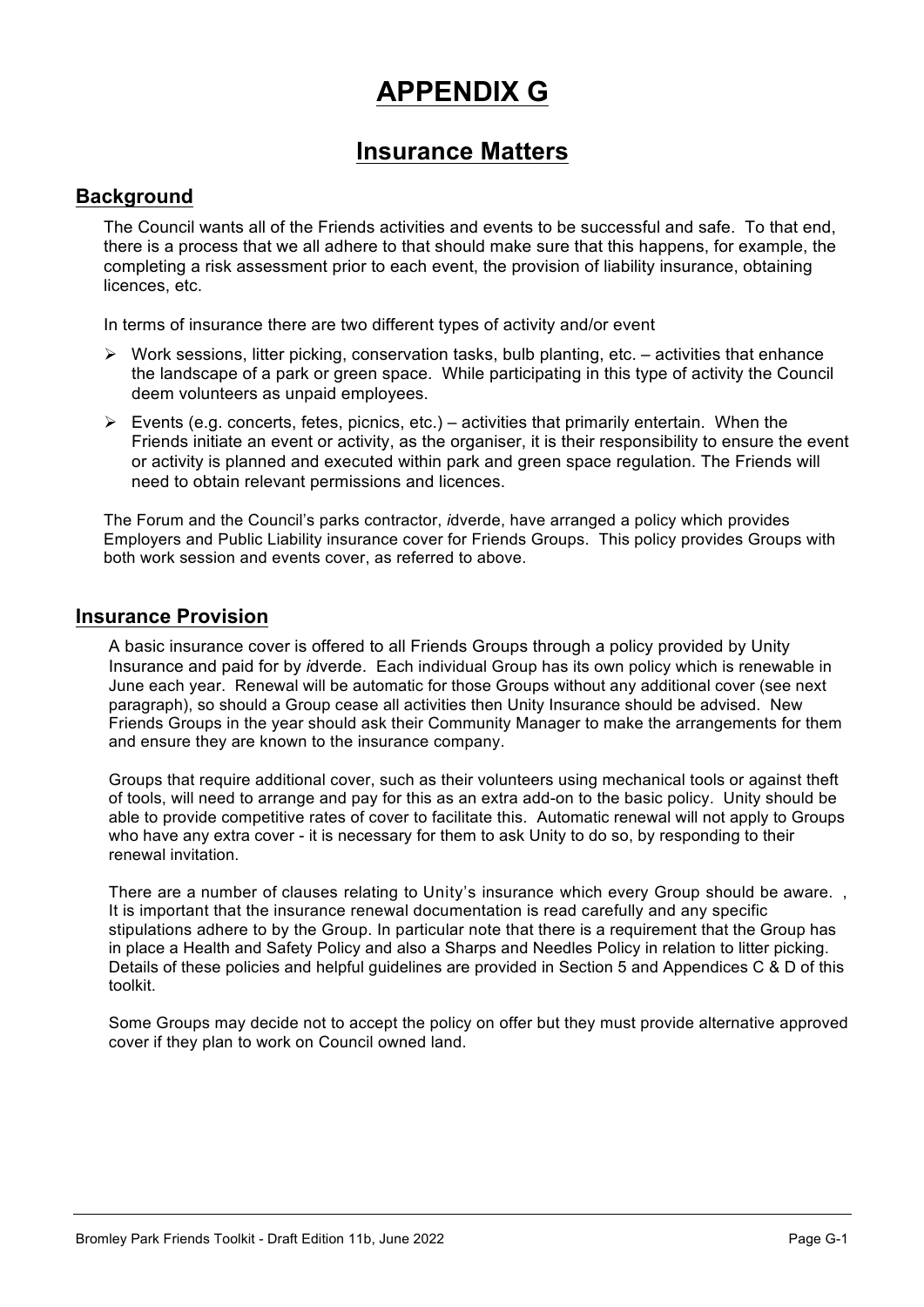# **Volunteer Work Sessions**

#### **Overview**

It is considered essential for groups to have insurance cover, and local authorities require anyone working on their land to be insured. Unfortunately, accidents will happen, even to the most careful of groups. Claims against your group as a result of an accident connected with its work can run into tens of thousands of pounds. In the absence of adequate insurance cover, such claims could be made against the leader of the project, the organisers of your group or its members. There are no substitutes for safe working practices, but when these fail, the provision of good insurance is a vital safeguard for your group.

Bromley Council, through its parks contractor, will provide you with insurance cover, but if needed you should ensure this covers you when working on land not owned or managed by the council, and covers volunteers who work on a casual basis outside of scheduled work session.

#### **Public Liability**

The most important insurance to have is public liability, which insures your group against any damage which may be caused to property or members of the public. Cover of up to £10,000,000 for any one claim is provided by the policy paid for by *i*dverde. It is considered to be an adequate level. Although this sounds a considerable amount, courts tend to award very large levels of compensation for personal injuries.

#### **Employer Liability**

Employer's liability covers loss or damage to the Group's volunteers where the Group has been negligent in causing the loss or damage. The policy will pay damages and claimants costs and expenses for which the Group is liable in law up to £5,000,000. This includes defence costs and expenses incurred.

#### **Personal Accident**

Personal accident insurance is NOT provided by the policy arranged for Groups. If volunteers require this type of insurance then they need to make their own provisions. In general it will cover volunteers who injure themselves as a result of their own negligence and is usually for injury to or loss of limbs, injury to or loss of eyes, or for death. Cover can be relatively expensive and will be in direct relationship to the level of compensation.

#### **Power Driven Machinery**

If your group uses power-driven machinery or equipment such as chainsaws, you can expect to pay an additional premium for insurance cover. It is important you ensure Unity are aware of this. Your operators will be expected to be suitably qualified.

#### **Tools**

Your tools and equipment are probably the most valuable assets your Group owns. It is worth obtaining insurance cover for them against fire and theft while they are being stored. Ask Unity to quote the additional premium they would require. It is unlikely that you will be able to get cover for your tools while in transit or on site at a reasonable premium. The insurers may wish to inspect the store, and may insist on the fitting of strong locks. It is important to insure for the replacement cost, which may be many times the second-hand value.

#### **Vehicles**

Most car insurance policies only cover the vehicle and/or driver on a public highway. Consequently, as a point of principal the Council actively discourages the use of private vehicles within a park or green space. If you drive a vehicle in a park or green space, even with the permission of the landowner your vehicle insurance company will almost certainly not cover you should you be involved in a accident.